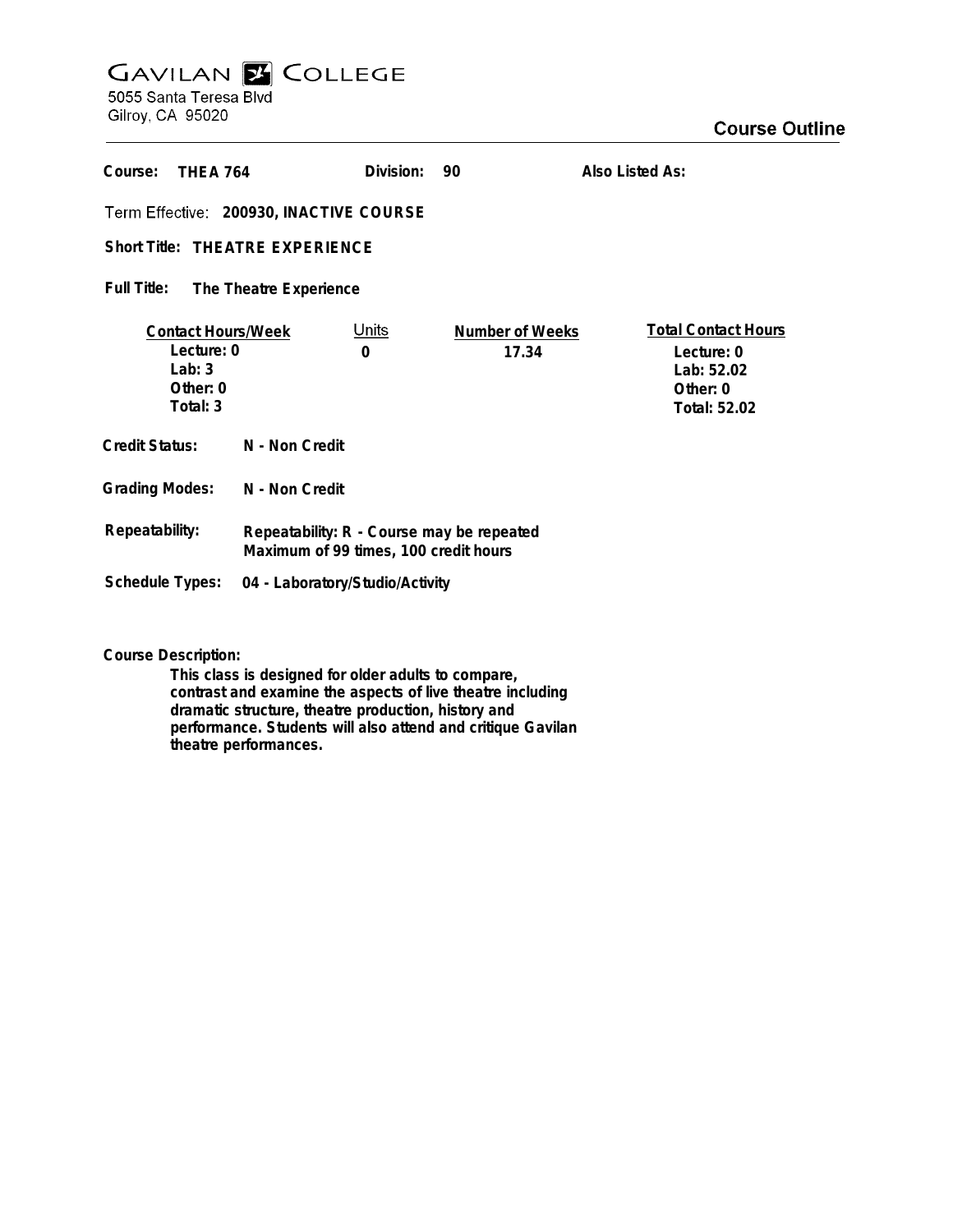**ARTICULATION and CERTIFICATE INFORMATION Associate Degree: CSU GE: IGETC: CSU TRANSFER: Not Transferable UC TRANSFER: Not Transferable PREREQUISITES: COREQUISITES: STUDENT LEARNING OUTCOMES: 1. Students will learn to enjoy and appreciate theatre as a form of leisure that combines work with self-expression. ILO: 1, 2, 4 & 6 Measure: Class participation and oral responses 2. Students will discover the origins and development of modern western theatre and name three historical influences ILO: 1, 7, Measure: Oral response 3. Students will perform one dramatic reading in triads using their knowledge of mimesis and share their experiences with each other. ILO: 5, 1, 2, 6 & 4 Measure: Role-play and class participation 4. Under guided supervision the students will select a play to organize and perform for each other and recognize the important of each of the key collaborators for live theatre production. ILO: 5, 1, 2, 4, 6,& 7 Measure: Performance and role-play 5. Students will recognize and clearly state the key similarities and differences between the various genres of live theatre. ILO: 7, 1, & 2 Measure: Class participation TOPICS AND SCOPE: Inactive Course: 12/08/2008 WEEK 1 3 HOURS Overview of the class and class expectations. Students are given a historical perspective on the origins of theatre beginning with the Greeks and Romans. The definition of theatre as an art form is**

**explored. The key concepts of a live performance, actor(s) and scripts which produce a sense of drama, the phenomenon of plausibility and the art of performance will be reviewed.**

**WEEK 2 3 HOURS**

**Guest speakers will perform dramatic readings and interpretations and the audience will have the opportunity to respond using key elements of acting and performance to determine the plausibility of the actor's speech, movement, thought and feelings to convey a sense of drama. Students will select an example of a dramatic reading and perform them in triads.**

3 HOURS

**The theatre as a form of social expression will be discussed. From its early beginnings the theatre was viewed as a celebration of community**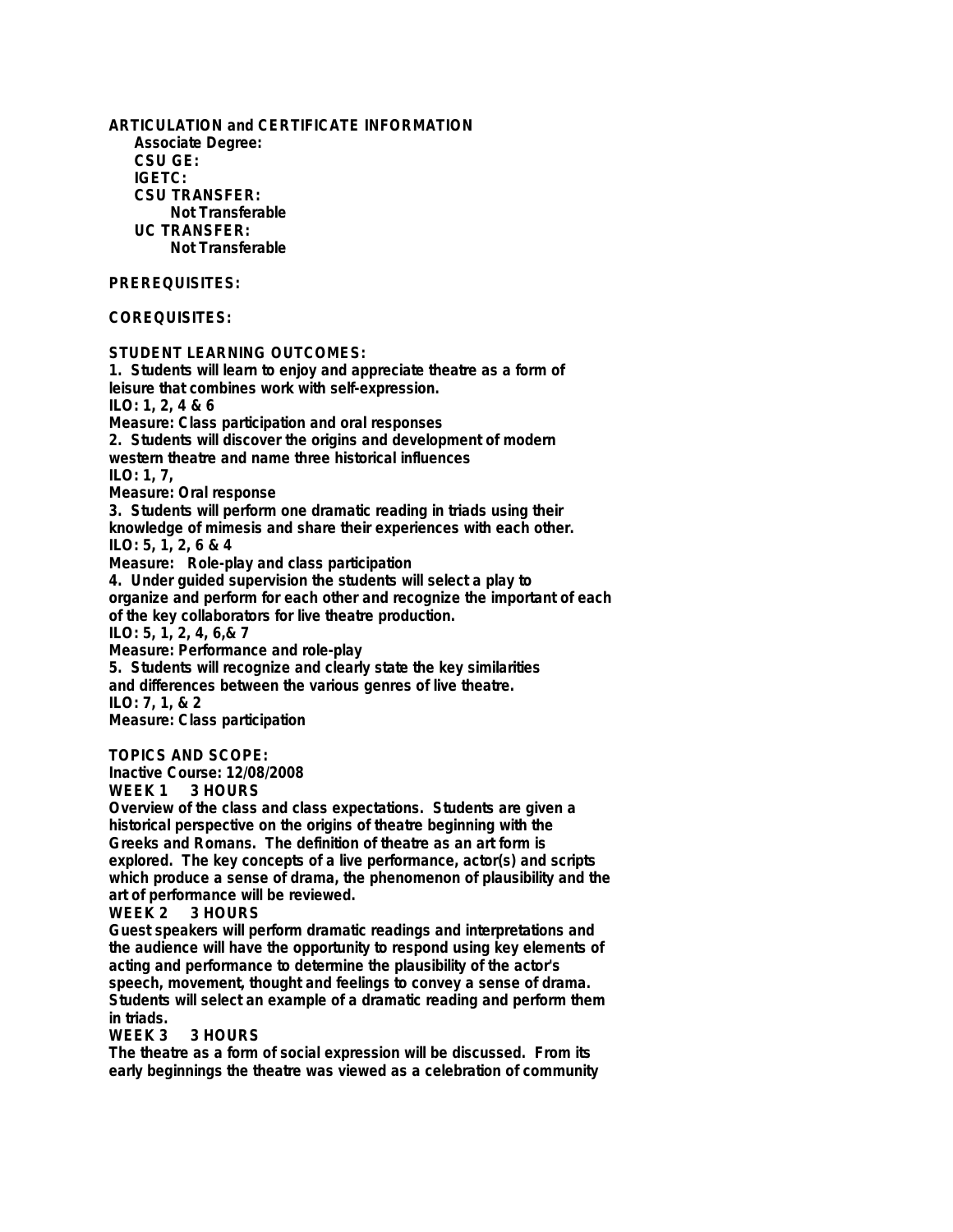**with many of its dramas and comedies portraying moral virtue or vice. The organizational structure of theatre and the roles and responsibilities of the key collaborators are presented. The functions of these roles: producer, director, stage managers, actor(s) costume or set designers, special sound effects and others which are all essential components to any stage production are discussed. The special role of the audience and the physical theatre layout are also explored as essential elements of successful stage production. Students will select skits to perform.**

## 3 HOURS

**Students will participate in short skits and volunteer for the different key personnel essential in the production of their skits. 3 HOURS** 

**A worksheet used as guidelines will allow the students to conduct a comparison and contrast of key elements of theatre art and how the actors use gesture, music, dance, sound and spectacle to act out the script. Rehearse and practice skits.**

**WEEK 6 3 HOURS**

**Practice and rehearse skits.**

**WEEK 7 3 HOURS**

**A class project will be assigned where students will visit a theatre production or play reading at Gavilan College and observe for the following: how the key collaborators interact, the physical layout of the stage and the unique challenges for that particular theatre group.** 3 HOURS

**Under the supervision of the instructor, the students will select a one act play to perform for the remainder of the class. Staged readings will be rehearsed and presented to an invited audience.**

**3 HOURS** 

**Under the supervision of the instructor the students will begin the process of developing the staged reading performance of their play. WEEK 10 3 HOURS**

**Continue rehearsing the staged reading performance of the play. WEEK 11** 

**Continue rehearsing the staged reading performance of the play. Rehearsals are set and last minute arrangements are completed.**

**WEEK 12 3 HOURS**

**The staged reading is performed to an invited audience during this class session. Students will participate in an evaluation of the class.**

**METHODS OF INSTRUCTION:**

**The methods of instruction are lecture/discussion, small/large group projects and performance. METHODS OF EVALUATION: N/A**

**REPRESENTATIVE TEXTBOOKS:**

**SUPPLEMENTAL DATA: Basic Skills: N Classification: L Noncredit Category: H Cooperative Education: Program Status: 2 Stand-alone**